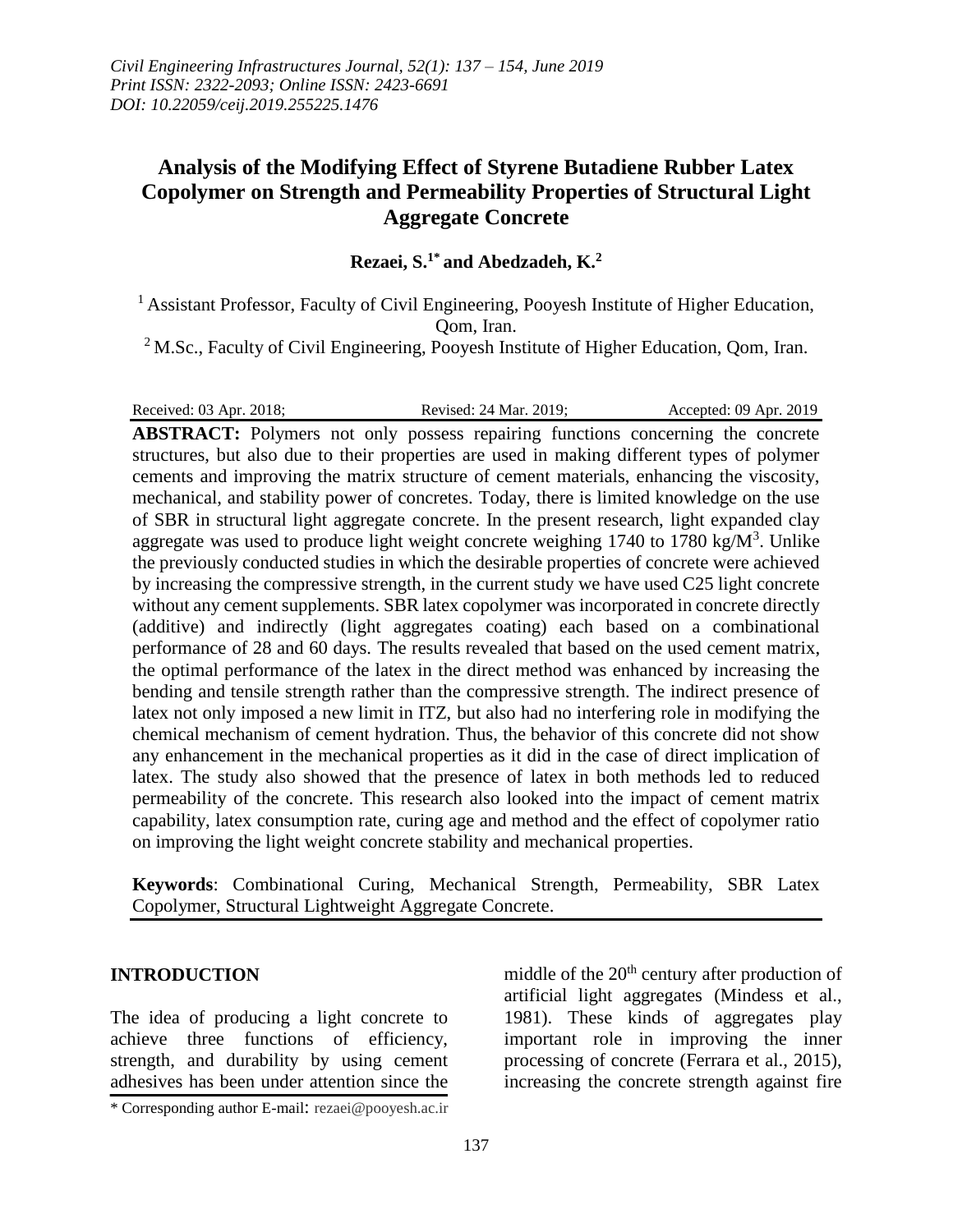etc. (Sayadi et al., 2016). Thus, a concrete with less density and ITZ and more elasticity was produced (Chandra Berntsson, 2003) and used in most of structures such as the buildings and for repairing the concrete docks (Nair et al., 2016). However, despite the desirable advantages of light concrete, the big remaining challenge is the difference between the light weight concrete density and strength. This difference is due to the presence of porous light aggregates which while decreasing the concrete density increases the materials segregation risk, cement standard, and also the ratio of water to cement. Different opinions have been stated to deal with this issue (Bogas et al., 2015a; Shafigh et al., 2014; Bogas et al., 2015b; Real and Bogas, 2017).

Research concluded that adding 10 percent steel fiber not only slightly affects the compressive strength and modulus of elasticity of concrete, but also increases its tensile strength and toughness (Mo et al., 2017a). Researchers used different types of silica SCM like Nano silica and showed that they not only to decreased the amount of used cement and shrinkage resulted from drying, but also improved the hydration, mechanical, and stability performance of light concrete (Mo et al., 2017b; Bogas et al., 2014; Zhang et al., 2018). Therefore, researchers have attempted to improve the weak points of concrete and as a result, have introduced a new type of green concrete by changing the mix design and making use of light aggregates, fiber, and SCM (Mo et al., 2015; Nováková and Mikulica, 2016; Ardakani and Yazdani, 2014; Miller and Tehrani, 2017; Martínez-García et al., 2017; Shafigh et al., 2013; Mo et al., 2016; Vargas et al., 2017). Although concrete is a durable substance, it comprises a network of pores that cause moisture and harmful materials to penetrate into concrete especially the light concrete (Muhammad et al., 2015). Therefore, the strategy of using tiny polymer particles with

138

latex solution began in 1960s to improve the durability of concrete, reduce the costs of keeping and repairing, and increase the lifetime of concrete structures (Ohama, 1995). Today, in addition to these purposes, polymers are also used to produce and improve the cement (Assaad, 2018). Due to the difference in the polymer chains, most of the polymer latexes used to modify cement are classified into two types. The first type is without any active group in polymer chains which includes only physical modification mechanisms such as Butyl benzene latex. In the second kind, polymer latexes are with active groups that include physical and chemical modifying mechanisms. This group can react with hydration products to create a 3-D network (Wang et al., 2016). Like SBR latex, carboxylic is also made from connection of two chains of flexible and hard Styrene (Ramli and Tabassi, 2012). In investigating different polymers, it was noticed that presence of SBR latex considerably changed the structure and distribution of cement paste pores, which in turn, led to better impermeability, strength, and viscosity, and the compressive strength. Polymer films play a role in cement hydration reactions (ACI Committee 548.1, 2009; Pascal et al., 2004; Silva and Monteiro, 2006; Wang et al., 2005).

Eren et al. (2017) reported that the ball bearing performance of SBR latex polymers not only increases the applicability, but also, increases the amount of entering unwanted airstream and reduces the density of the resulted concrete. However, it is still resistant against permeation of liquids and  $CO<sub>2</sub>$  gas in the long run. The researchers studied the effect of SBR latex on the structure and durability of the light self-compacting concrete with C40, concluded that SBR latex improved the static stability, increased tensile strength, and increased the binding between the light concrete and the old concrete bed. Studies have been conducted concerning the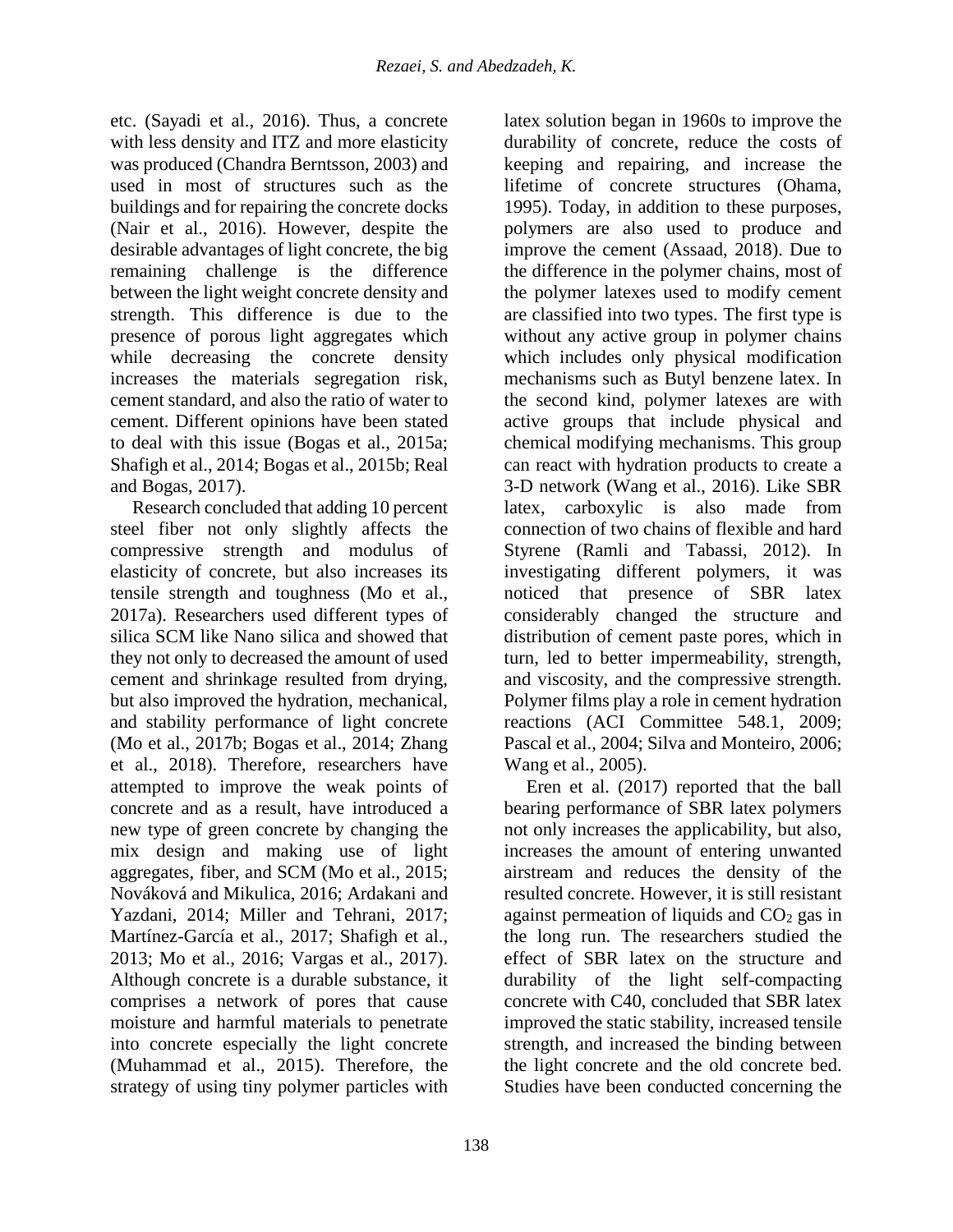effect of SBR latex and its different recycles on the production and modification of the structure of high-strength, self-compacting, recycled, etc. concrete types, in different conditions (Doğan and Bideci, 2016; Said et al., 2016; Issa and Assaad, 2017; Ramli et al., 2013; Assad and Issa, 2017; Assad and Daou, 2017). However, these studies are few and thus, there are still remained questions on the effects of age, curing method, presence of latex, basic mechanisms of SBR copolymer film, and its role in improving light concrete with expanded clay light aggregates.

In this article, SBR latex copolymer was used in the light concrete with 0, 2.5, 5.0, and 7.5 percentages of consumed cement in the direct state (LM) and coating of light aggregates in one and two layers in the indirect state (CL). The samples were processed under three 28-day combination methods and one 60-day method. Then, the tensile, pressure, bending, and short-time strength tests were performed on them to examine the effects of the additives. The results of the tests revealed that simultaneous effects such as the W/C reduction, connection band strength, physical strength increase, and durability of light aggregate concrete did not happen as SBR latex was used in CL concrete

(unlike LM concrete) because the effect of SBR latex in LM concrete is seen after passage of time and attaining a certain degree of cement hydration process in the desirable conditions which. This in turn, implies the role of SBR copolymer in the chemical process of cement hydration in LM concrete in contrast to CL concrete. This issue is the topic of another study that will be published in near future.

## **MATERIALS AND METHODS**

## **Light Aggregate and Fine-grained Aggregates**

The extracted clay of Leca Company with the trade name of Leca500 was used as the light aggregate with non-compacted mass specific weight and grain weight of 528 and 823 kg/m<sup>3</sup>, respectively with grain size ranging from 2 to 10 mm and also half-anhour water absorption of 11.8%. The used clay was from Saveh mine that, as seen in Table 1, has a fineness modulus of 3.3 and half-an-hour water absorption of 8.4% that changes into a fineness modulus of 3.1 when combined with Leca fine-grained aggregates and clay (Figure 1).



Fig. 1. Leca and sand grading curve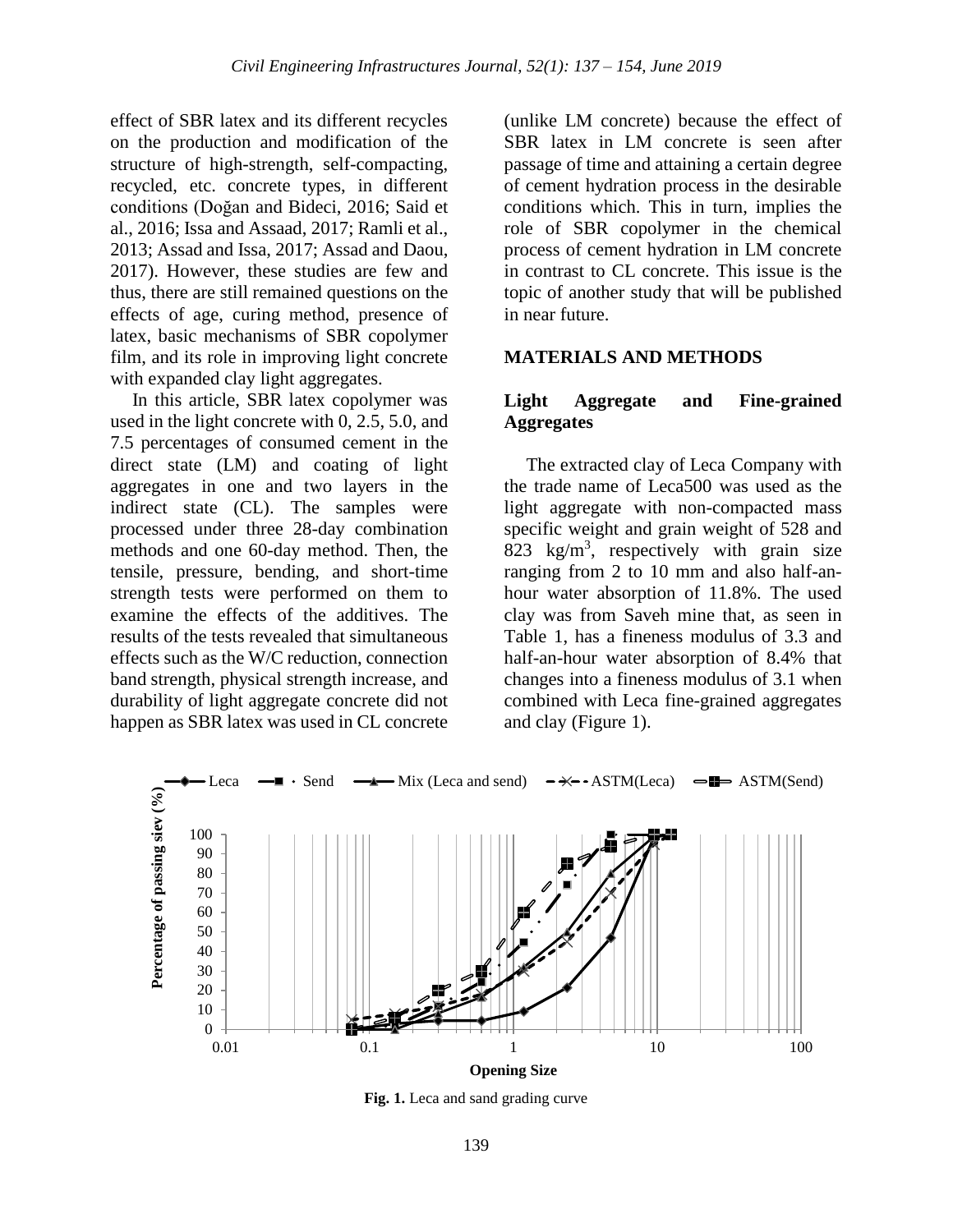|                          |             | <b>Percentage passing</b> |             |       |  |
|--------------------------|-------------|---------------------------|-------------|-------|--|
| Send                     |             |                           | Leca        |       |  |
| <b>Used</b>              | <b>ASTM</b> | <b>Used</b>               | <b>ASTM</b> |       |  |
| $\overline{\phantom{a}}$ | 100         | $\overline{\phantom{a}}$  | 95-100      | 12.5  |  |
| -                        |             | 98.74                     |             | 9.5   |  |
| 100                      | 95-100      | 46.98                     | 50-80       | 4.75  |  |
| 74.21                    | 80-100      | 21.46                     | ۰           | 2.36  |  |
| 44.85                    | 50-85       | 9.34                      | ۰           | 1.18  |  |
| 24.46                    | $25 - 60$   | $\overline{\phantom{a}}$  |             | 0.6   |  |
| 12.1                     | $5 - 30$    | 4.54                      | $5 - 20$    | 0.3   |  |
| 1.89                     | $0 - 10$    | 3.03                      | $2 - 15$    | 0.15  |  |
|                          | -           | -                         | $0-10$      | 0.075 |  |

Table 1. Comparison of standard grading with existing material grading

# **LUBRICATING AND CEMENT MATERIALS**

The Portland cement (type 2) of Ghazvin-Abiek factory with ASTM C150 standard and special weight of  $3100 \text{ kg/m}^3$  was used as the main band to achieve the intended viscosity. Furthermore, to attain the intended efficiency, a super-lubricating poly carboxylic-based substance with a specific weight of  $1.2$  gr/cm<sup>3</sup> and PH between 6 and 7 was utilized.

## **SBR Latex Copolymer**

SBR Latex Copolymer was used as the polymer modifier with the trade name of NL05C (product of Paya Resin company in Isfahan) with the properties shown in Table 2.

#### **Mix Design and Curing**

#### *Mix Design and Used Materials*

Table 3 represents the mix design of the structural light aggregate concrete (base) of SLAC with C25 concrete class based on the strength capacity method (ACI Committee 211.2, 2004). The concrete mix design contains a fixed amount of SBR latex for both methods; however, the ratio of water to cement changes in the direct presence of SBR latex. The method of mixing in the direct presence of SBR latex (LM): first, Leca along with half of the required sand and all used cement are input to the mixer and dry mixed

for one minute. Then, the remained sand with half of water and SBR latex polymer are added to the mixture. Then, if needed, the remaining water and SBR latex polymer and extra water are gradually added to the mixture (in two to four minutes) on the basis of materials absorption power. Finally, all the content is mixed for one minute. The mixing method in the indirect presence of SBR latex (CL): is similar to the above-mentioned method. However, instead of SBR latex, a super-lubricating (to maintain the concrete workability) and instead of common light aggregate, coated light aggregate is used.

### *Preparation Procedure*

To produce the CL concrete, coated light aggregate is needed. To create a polymer membrane in the aggregates, first, the remaining aggregates were segregated with a 4.75 sift and were then poured into a container including SBR latex. After complete soaking of aggregates, the material was taken out of the container and was spread on a clean surface for 48 hours to dry in environment temperature. The second layer underwent the same stages. Preparing and making the sample was done based on standard ASTM C192.

## *Curing Method and Experiments*

Twenty-eight curing combinations in three ways and sixty one curing combinations in one way were conducted as follows: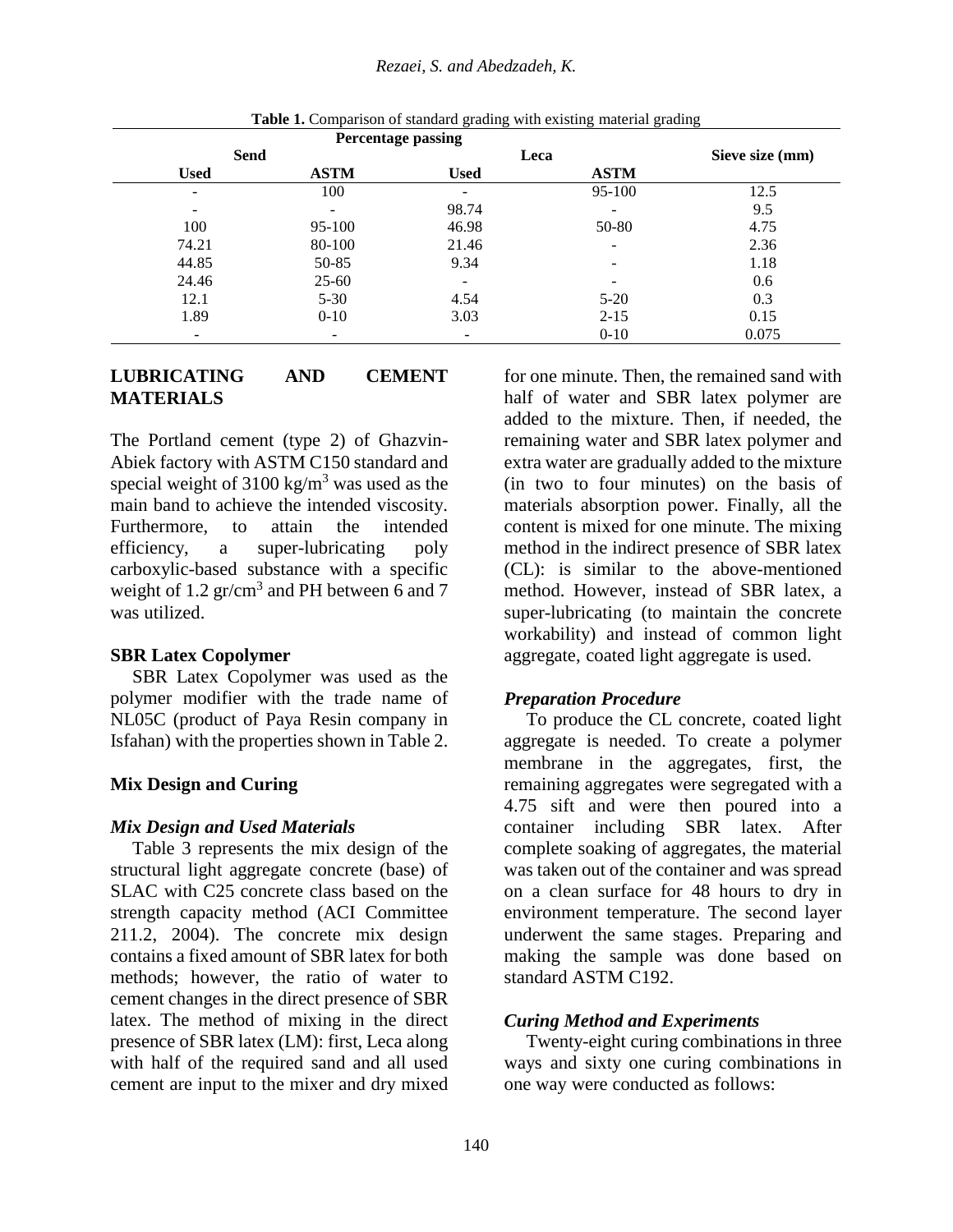1. Wet curing was done for 7 days (7w) at 23  ${}^{0}C$  temperature, that after exiting from the receptacle, the curing method continued in dry state at the environment temperature for 21 days (21D). This method is abbreviated as 7W21D.

- 2. Curing with 14W14D method.
- 3. Curing with 21W7D method.
- 4. Curing with 28W32D method.

To comprehend the behavior of concrete with SBR latex, some experiments were done based on Table 4. It should, however, be mentioned that for each concrete mixture with similar properties the average results of three samples were used.

### **RESULTS AND DISCUSSION**

## **Permeability and Specific Weight of Light Aggregates**

As shown in Figure 2, the light aggregates coated with SBR latex had a specific weight of almost 2% higher compared with the ordinary ones. This increase stemmed from permeation of SBR latex polymer particles into the aggregates pores. This permeation, in

turn, was the result of small diameter of polymer particles and suitable solids to liquid ratio in SBR suspension. This permeation changed the open pores into the closed ones and reduced water absorption of usual aggregates from 11.8% to 4.8% in the twolayer state.

## **Performance and Specific Weight of the New Concrete**

According to Figure 3, the direct presence of SBR latex in the new concrete (LM) causes remarkable reduction in the density and water to cement ratio, also increases the slimy state of concrete without using any lubricants as surfactants of latex suspension not only increases the spread of SBR latex among cement particles, but also causes more spread of cement particles and also unwanted air stream in concrete. This response is in accordance with others' research (Lewis and Lewis, 1990). However, except for reduction of lubricating factor, performance, and specific weight of CL concrete it is similar to SLAC concrete.





Fig. 2. Latex coating effects on the permeability and density of lightweight aggregate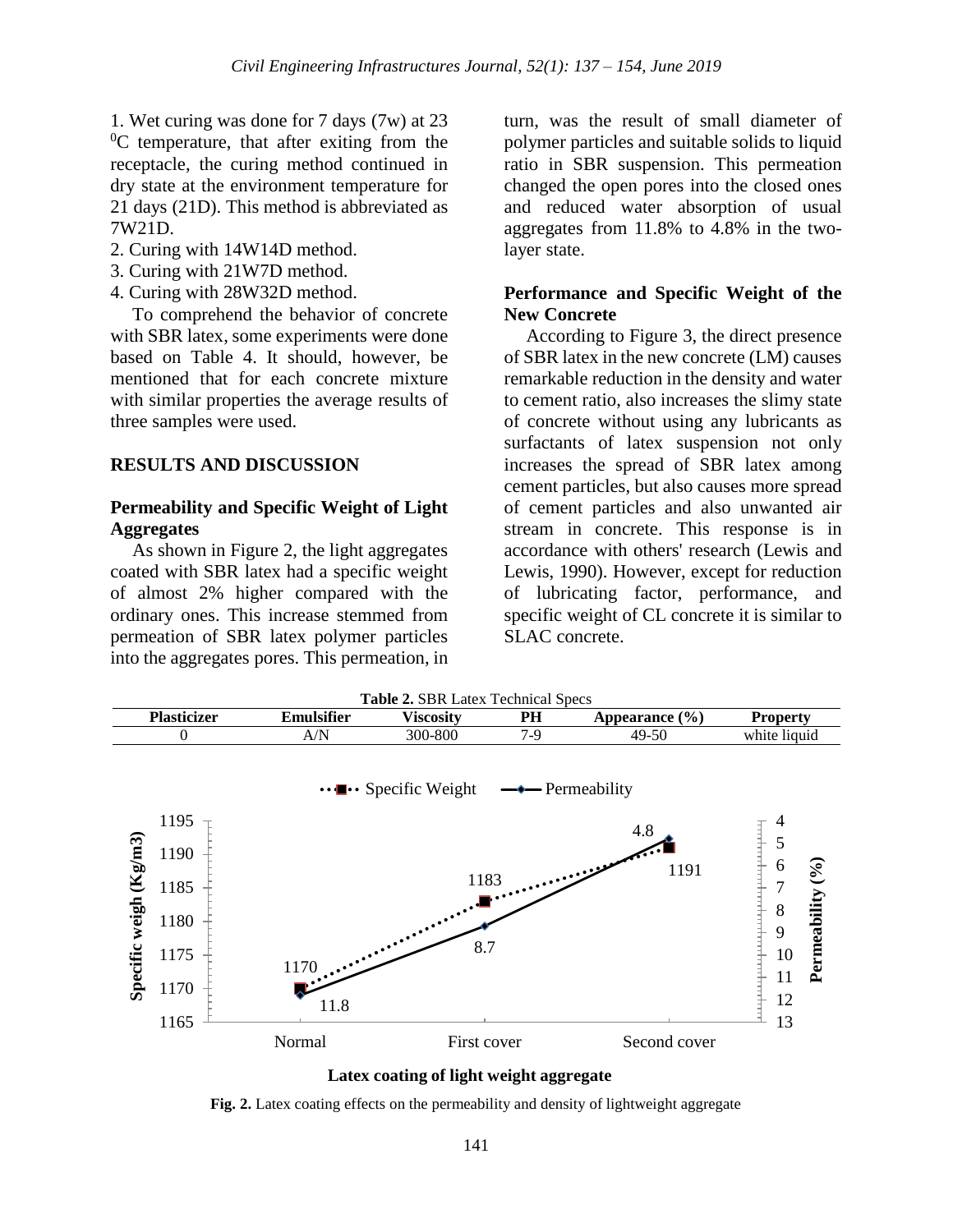#### *Rezaei, S. and Abedzadeh, K.*

| Mix<br>design | Latex<br>coating<br>(layer) | Latex<br><b>SBR</b><br>$(\%)$ | <b>Cement</b><br>$(Kg/m^3)$ | W/C | <b>Plasticizer</b><br>(0/0) | Send<br>$(Kg/m^3)$ | Leca<br>(Kg/m3) | <b>Slump</b><br>(cm) | <b>Density</b><br>$(Kg/m^3)$ |
|---------------|-----------------------------|-------------------------------|-----------------------------|-----|-----------------------------|--------------------|-----------------|----------------------|------------------------------|
| <b>SLAC</b>   | $\mathbf{0}$                | 0                             | 410                         | 40  | ↑                           | 890                | 300             | 7                    | 1775                         |
| LM2.5         | 0                           | 2.50                          | 410                         | 39  | 0                           | 890                | 300             | 8                    | 1775                         |
| LM5.0         | 0                           | 5.00                          | 410                         | 38  | 0                           | 890                | 300             | 11                   | 1765                         |
| LM7.5         | 0                           | 7.50                          | 410                         | 36  | 0                           | 890                | 300             | 14                   | 1742                         |
| CL1           |                             | 0                             | 410                         | 40  | 1.5                         | 890                | 300             | 7                    | 1777                         |
| CL2           |                             | 0                             | 410                         | 40  | 1.5                         | 890                | 300             |                      | 1777                         |

**Table 3.** Concrete mix design

| Table 4. Test list |                                                                         |                      |                            |  |  |  |  |
|--------------------|-------------------------------------------------------------------------|----------------------|----------------------------|--|--|--|--|
| Group              | <b>Test name</b>                                                        | <b>Reference</b>     | <b>Template size</b>       |  |  |  |  |
| Materials          | Density and absorption of coarse<br>aggregate                           | <b>ASTM C127-88</b>  | *                          |  |  |  |  |
| Not hard           | Slump of hydraulic-cement concrete<br>Density (unit weight)<br>concrete |                      | *                          |  |  |  |  |
|                    |                                                                         |                      | *                          |  |  |  |  |
|                    | Compressive strength                                                    | ASTM C <sub>39</sub> | Cylinder 150*300 mm        |  |  |  |  |
| Hardened           | Tensile strength                                                        |                      | Cylinder 150*300 mm        |  |  |  |  |
| concrete           | Flexural strength                                                       | ASTM C78             | Beam mold 100*100*500 mm   |  |  |  |  |
|                    | Determination of water absorption                                       | <b>BS</b> 1881       | Cube mold $100*100*100$ mm |  |  |  |  |

 $\Box$ SLWSC  $\Box$ LM2.5  $\Box$ LM5.0  $\Box$ LM7.5  $\Box$ CL1  $\Box$ CL2



Curing system

**Fig. 3.** Latex SBR effect and type of curing on concrete compressive strength

### **Pressure Strength**

In SLAC concrete, the formation of C-S-H gel of Portland cement type 2, which is a retarder, continues until water exists in the hydration process. Thus, supplying strength and confrontation against shrinkage of light aggregate concrete is highly dependent on the age of humidity and saturation degree of light aggregates. As Table 5 shows, there is 46%

and 59% increase in 21W7D and 28W32D methods compared to that in 7W21D one is noticeable because continuous external moisture and light aggregates effect on internal curing prevent concrete shrinkage during dry curing. Examining the inner surface of broken samples showed that internal curing leads to penetration of hydration products into the light aggregate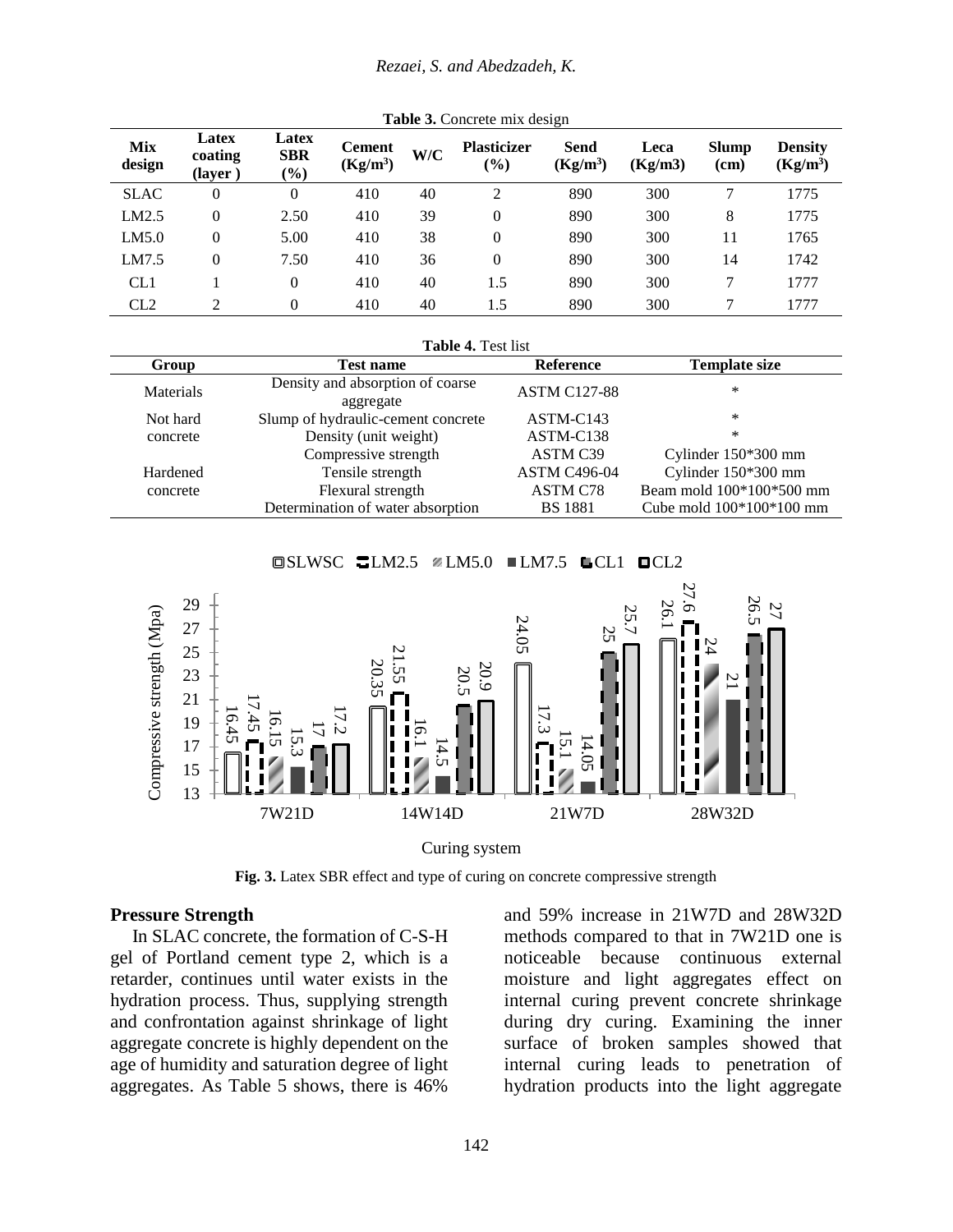pores and increases the aggregates strength capacity against rupture path crossing and decreases the thickness of ITZ layer (Vargas et al., 2017). If 7W21D method is considered to be close to workshop internal curing, it is found that by decrease in the age of wet curing and by application of retarders (to slow down the setting) in cement, the compressive strength of SLAC concrete decreases by almost 66%. In the SBR latex contained concrete, (Table 3), the optimal compressive strength of LM concrete has been achieved and concrete is capable of reaching a specific degree of completing the cement hydration process in the damp conditions and then to form and strengthen the SBR latex polymer film in the dry state.

According to Figure 4, LM2.5 in the 7W21D and 28W32D methods, by maintaining the proportionality between dry and wet curing ages, could reach strength amounts of 17.45 and 27.6 MPa. This increase is, however, only 6% compared to SLAC concrete. By increase in the polymer film thickness from 5% to 7.5% or by increase in in the 21W7D method, the compressive strength would start to fall. According to figure 5, the maximum increase

of strength for CL1 and CL2 concrete types in the 21W7D method is 4% and 7%, respectively, in comparison to SLAC concrete. Therefore, CL concrete types are too close to SLAC concrete in terms of hydrophilic and avoiding dry curing features. However, the best compressive strength in LM2.5 concrete was achieved at the age of 60 days. Thus, the participation ratio of latex and coated light aggregates in modifying the compressive strength is less than that of cement in both states, as attaining higher compressive strength is affected by completion of the cement hydration process and the polymer film has no significant role and ability to modify the compressive strength.

### **Tensile Strength**

Eq. (1) was used to calculate the tensile strength.

$$
f_{ct} = \left. \frac{2P}{DL\pi} \right| \tag{1}
$$

in which *P*: represents pressure strength at time of rupture in Newton, and *D* and *L*: denote the cylinder diameter and length (mm) respectively.



**Curing dry (Day)**

**Fig. 4.** Effect of SBR latex presence and age of dry curing in compressive strength variations relative to SLAC concrete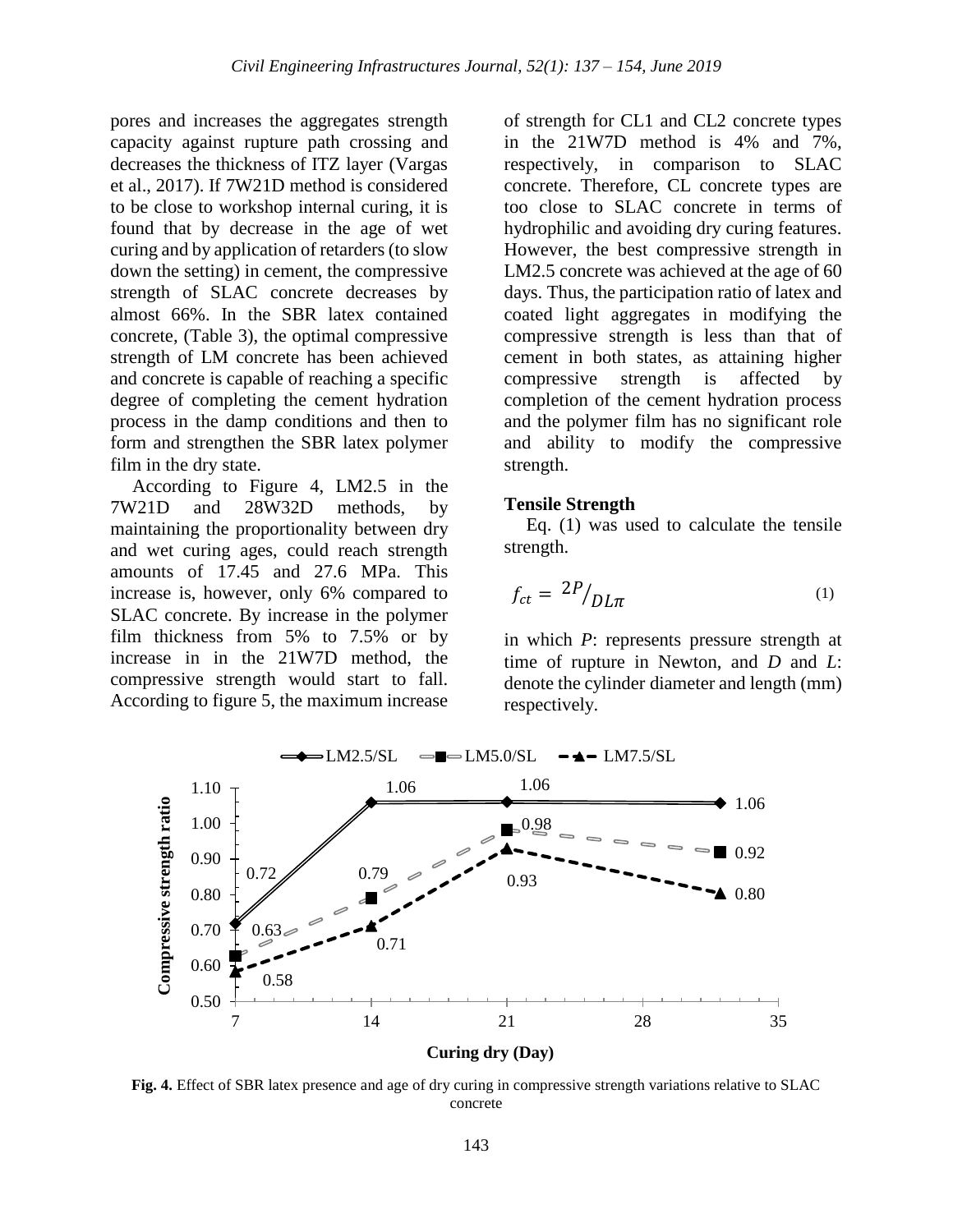Presence of polymer film in the cement matrix was the factor that prevented the possibility of early failure in the tensile strength test (Mo et al., 2016; Valcuende and Parra, 2009) as polymer film created a viscosity power and a bridge between cracks and thus transferred the tensions in these areas. Figure 6 represents the effects of applying SBR shown in percentage, kind of latex presence, and the type of curing method in the mechanical property of concrete. As the Figure 6 shows, the least tensile strength for SLAC concrete belongs to the 7W21D method due to different causes such as increase of moisture gradient around the ITZ

layer, development of tensile stress from drying at outer surfaces, increase of inner tensile stress between the dry surface and the inner humid surfaces of concrete, etc. these causes weaken the cement matrix. These conditions at the same time that facilitate the passing of rupture path from inside or around the light aggregates caused the early failure of concrete as well.

According to Figure 7, the optimal ratio of the tensile strength to the compressive strength ranges from 11% to 12% for LM2.5 concrete, 9% to 11% for CL2 concrete, and 8% to 10% for SLAC concrete.

| Curing system | P/C              | Latex coating (layer) | Symbol          | Compressive strength<br>(Mpa) | Relative compressive<br>strength | Tensile strength (Mpa) | Relative tensile strength | Flexural strength (Mpa) | Relative flexural strength | Permeability (%)         | Relative permeability |
|---------------|------------------|-----------------------|-----------------|-------------------------------|----------------------------------|------------------------|---------------------------|-------------------------|----------------------------|--------------------------|-----------------------|
|               | $\boldsymbol{0}$ | $\boldsymbol{0}$      | <b>SLAC</b>     | 16.45                         | 1.00                             | 1.38                   | 1.00                      | 1.95                    | 1.00                       | 5.2                      | 1.00                  |
|               | 2.5              | *                     | LM2.5           | 17.45                         | 1.06                             | 1.91                   | 1.38                      | 2.62                    | 1.34                       | 4.09                     | 0.79                  |
|               | 5                | $\ast$                | LM5.0           | 16.15                         | 0.98                             | $1.8\,$                | 1.30                      | 2.43                    | 1.25                       | 3.52                     | 0.68                  |
| <b>7W21D</b>  | 7.5              | $\ast$                | LM7.5           | 15.3                          | 0.93                             | 1.4                    | 1.01                      | $1.7\,$                 | $0.87\,$                   | 4.26                     | 0.82                  |
|               | $\ast$           | $\mathbf{1}$          | CL1             | $17\,$                        | 1.03                             | 1.57                   | 1.14                      | 1.95                    | $1.00\,$                   | 4.2                      | 0.81                  |
|               | *                | $\overline{c}$        | CL2             | 17.2                          | 1.05                             | 1.4                    | 1.01                      | $\overline{c}$          | 1.03                       | 4.08                     | 0.78                  |
|               | $\mathbf{0}$     | $\boldsymbol{0}$      | <b>SLAC</b>     | 20.35                         | 1.00                             | 1.93                   | 1.00                      | 2.6                     | 1.00                       | 4.68                     | $1.00\,$              |
|               | 2.5              | $\ast$                | LM2.5           | 21.55                         | 1.06                             | 2.5                    | 1.30                      | 3.2                     | 1.23                       | 3.33                     | 0.71                  |
| 14W14D        | 5                | $\ast$                | LM5.0           | 16.1                          | 0.79                             | 1.64                   | 0.85                      | 2.4                     | 0.92                       | 3.1                      | 0.66                  |
|               | 7.5              | $\ast$                | LM7.5           | 14.5                          | 0.71                             | 1.4                    | 0.73                      | 1.5                     | 0.58                       | 4.49                     | 0.96                  |
|               | *                | $\mathbf{1}$          | CL1             | 20.5                          | 1.01                             | $\frac{2}{2}$          | 1.04                      | 2.6                     | $1.00\,$                   | 3.84                     | 0.82                  |
|               | *                | $\sqrt{2}$            | CL2             | 20.9                          | 1.03                             |                        | 1.04                      | 2.7                     | 1.04                       | 3.77                     | 0.81                  |
|               | $\mathbf{0}$     | $\boldsymbol{0}$      | <b>SLAC</b>     | 24.05                         | 1.00                             | 2.16                   | 1.00                      | 3.29                    | 1.00                       | 4.38                     | 1.00                  |
|               | 2.5              | $\ast$                | LM2.5           | 17.3                          | 0.72                             | 1.89                   | $0.88\,$                  | 2.4                     | 0.73                       | 3.73                     | 0.85                  |
| 21W7D         | 5                | $\ast$                | LM5.0           | 15.1                          | 0.63                             | 1.46                   | 0.68                      | $\frac{2}{1.4}$         | 0.61                       | 3.9                      | 0.89                  |
|               | 7.5              | $\ast$                | LM7.5           | 14.05                         | 0.58                             | 1.22                   | 0.56                      |                         | 0.43                       | 4.64                     | 1.06                  |
|               | $\ast$           | $\,1$                 | CL1             | 25                            | 1.04                             | 2.2                    | $1.02\,$                  | 3.4                     | 1.03                       | 3.59                     | 0.82                  |
|               | *                | $\overline{c}$        | CL <sub>2</sub> | 25.3                          | $1.05\,$                         | 2.29                   | 1.06                      | 3.45                    | $1.05\,$                   | 3.41                     | 0.78                  |
| 28W32D        | $\boldsymbol{0}$ | $\boldsymbol{0}$      | <b>SLAC</b>     | 26.1                          | $1.00\,$                         | 2.66                   | 1.00                      | 3.45                    | 1.00                       | $\overline{4}$           | $1.00\,$              |
|               | 2.5              | $\ast$                | LM2.5           | 27.6                          | 1.06                             | 3.48                   | 1.31                      | 4.35                    | 1.26                       | 2.84                     | 0.71                  |
|               | 5                | $\ast$                | LM5.0           | 24                            | 0.92                             | 2.95                   | 1.11                      | 3.49                    | 1.01                       | 2.8                      | 0.70                  |
|               | 7.5              | $\ast$                | LM7.5           | 21                            | 0.80                             | 2.1                    | 0.79                      | 2.4                     | 0.70                       | $\overline{\mathcal{L}}$ | $1.00\,$              |
|               | $\ast$           | $\mathbf{1}$          | CL1             | 26.5                          | 1.02                             | 2.85                   | 1.07                      | 3.55                    | 1.03                       | 3.5                      | 0.88                  |
|               | $\ast$           | $\overline{2}$        | CL2             | 27                            | 1.03                             | 3                      | 1.13                      | 3.5                     | 1.01                       | 3.4                      | 0.85                  |

**Table 5.** Results of strength and permeability tests of concretes with and without SBR Latex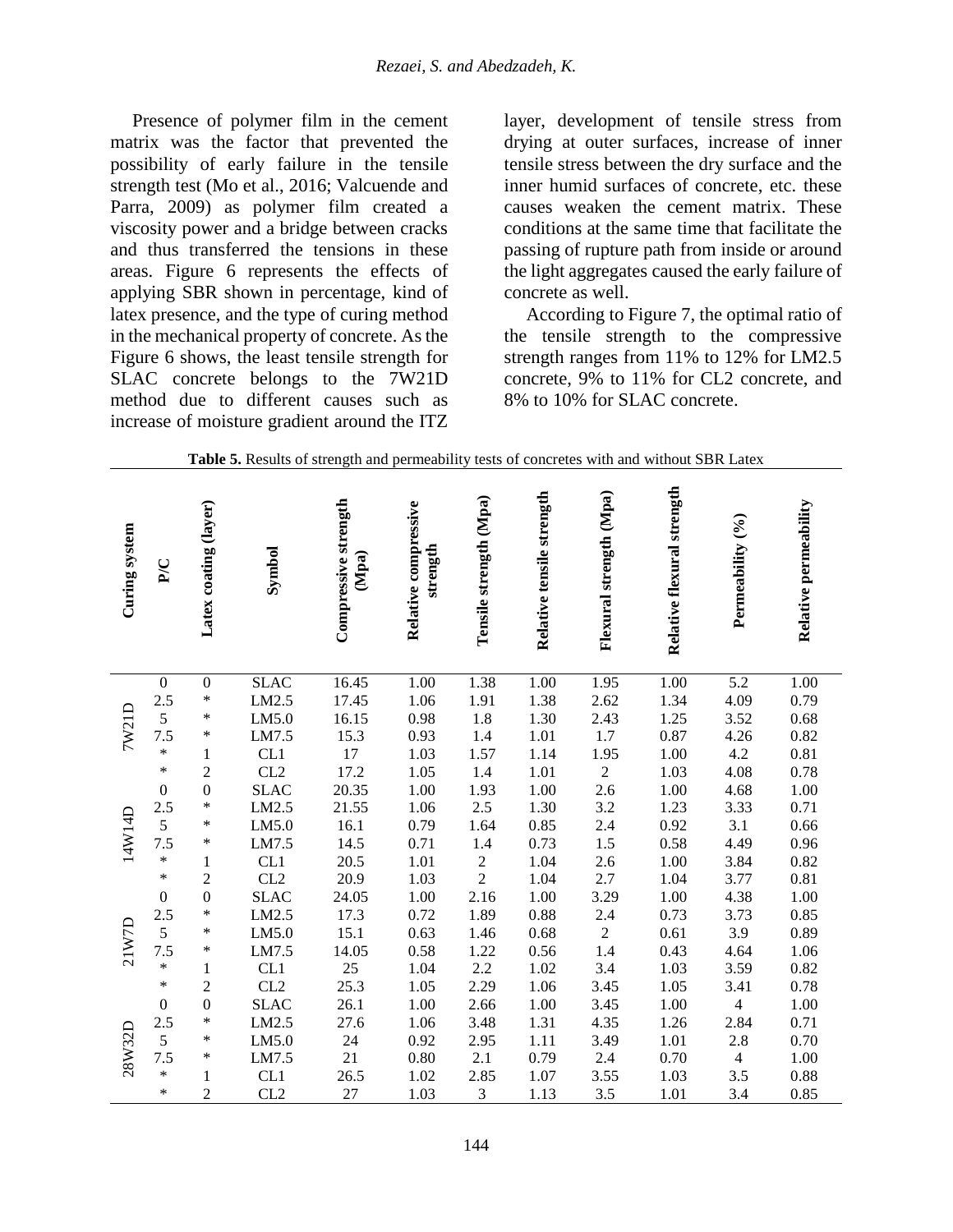

**Fig. 5.** The effect of indirect SBR latex presence and wet curing age on compressive strength variations relative to SLAC



**Fig. 6.** Latex SBR effect and type of curing on concrete tensile strength



**Fig. 7.** Latex SBR effect and type of curing on concrete Tensile strength to compressive strength

In examining Figures 8a to 8d, it is found that the growth steps of tensile strength were higher than those of the compressive strength. More accurately, the tensile strength of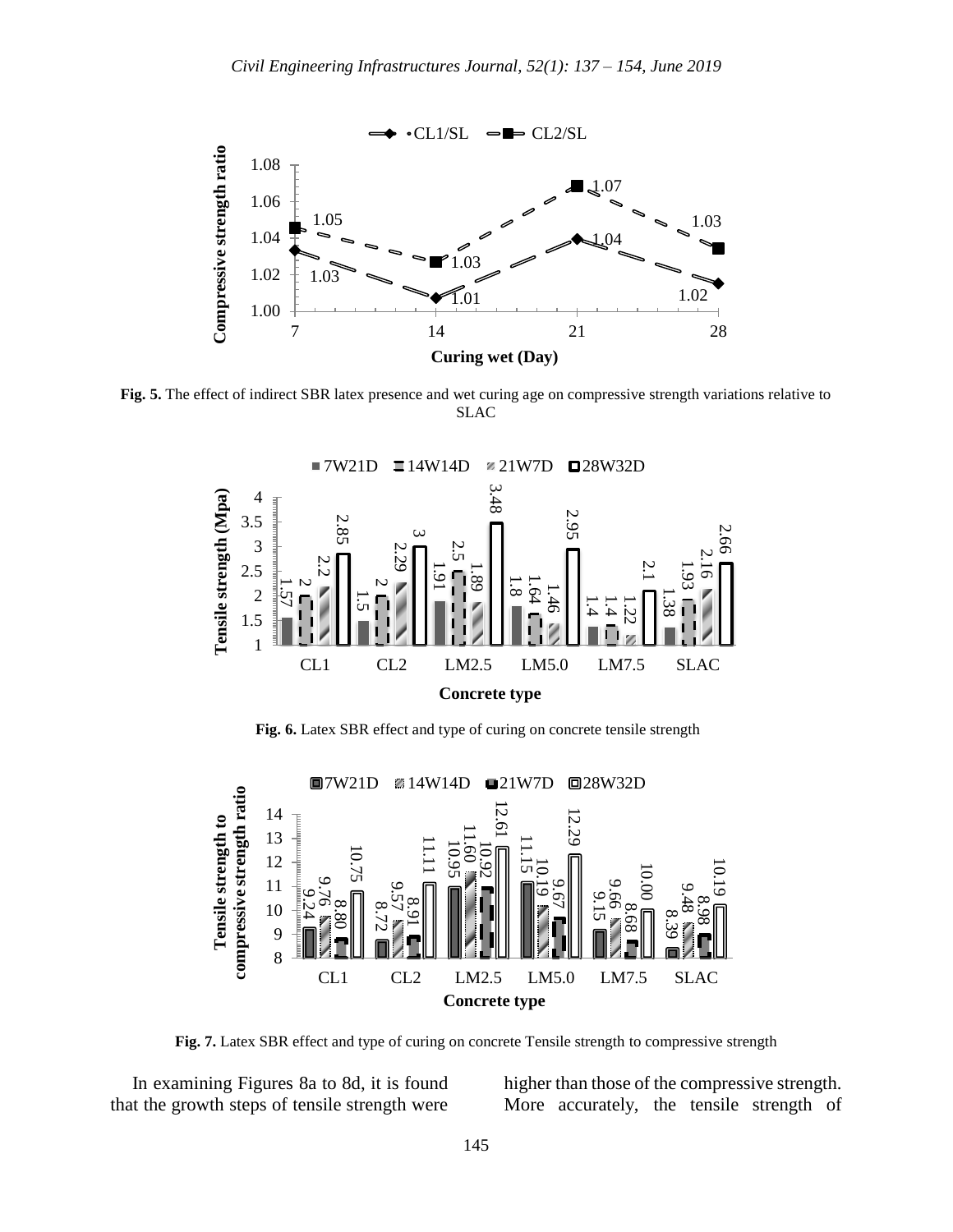LM2.5 concrete in the 7W21D method has increased by 38% (from 1.38 to 1.91 MPa) compared to that of SLAC concrete; while the compressive strength in the same method has enhanced only by 6%. With increase of the SBR latex use by 5% and decrease of the compressive strength in all the methods, according to Figures 8b and 8c still an 11% to 30% growth is seen for the tensile strength except for the 21W7D and 14W14D methods. As seen in Figure 8d, as latex use increases by 7.5%, while resulting in a high compressive strength, the tensile strength continues its decreasing trend even with increase in the curing age up to 60 days. Thus, as the thickness of polymer film increases, it

becomes necessary to lengthen the dry curing and increase the cement matrix via SCMs. However, based on Figure 8c, the 2% to 14% growth path of the tensile strength in CL concrete type is very close to its compressive strength growth conditions, as the impact of moisture in strengthening of cement matrix is like that in SLAC concrete and no track and sign of hydration process retard can be seen anymore. The noticeable lack of success of CL concrete in improving the tensile strength in comparison to LM concrete should be attributed to lack of polymer film and also the weak connection of light aggregates with cement paste in the border area.



146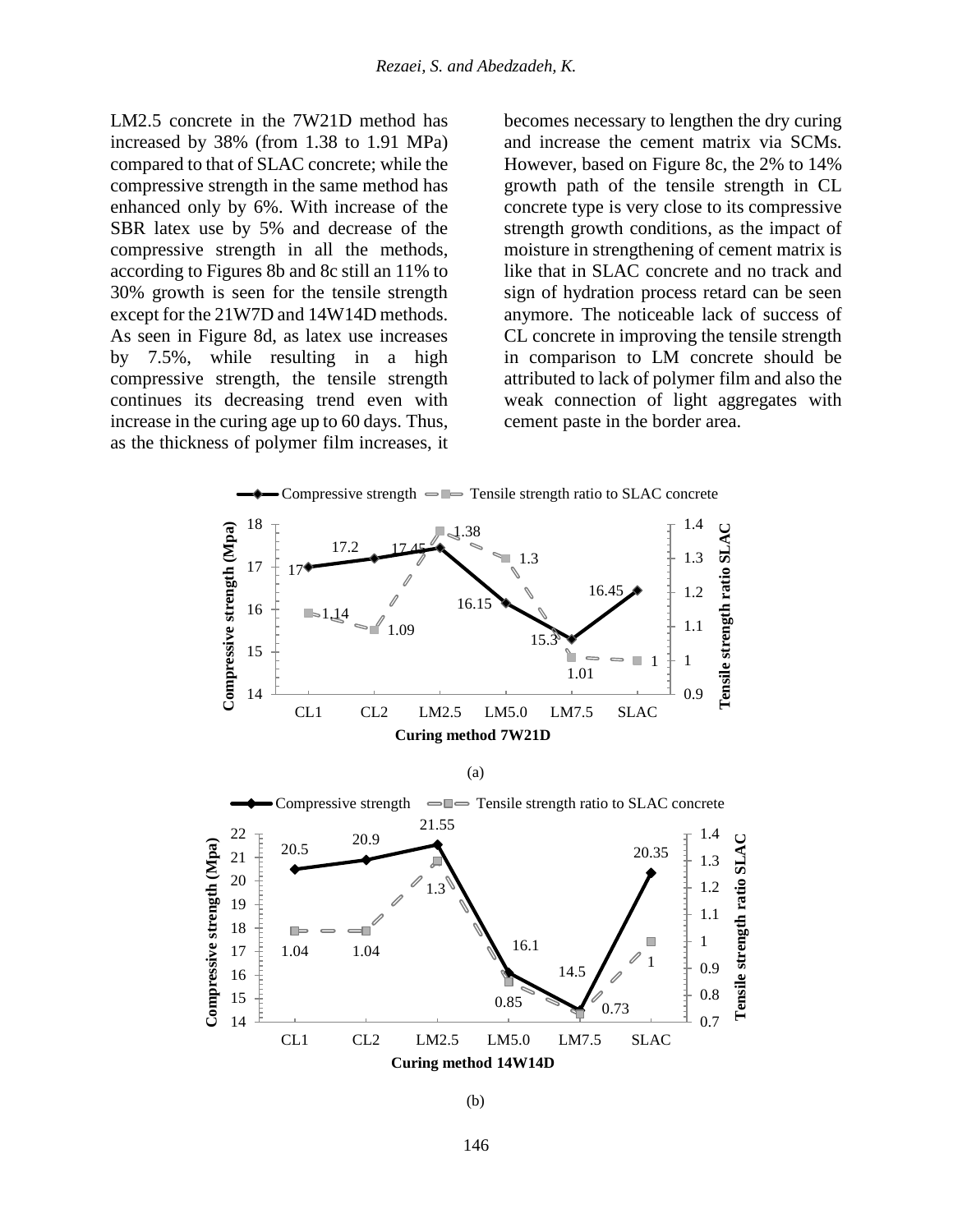

**Fig. 8.** Tensile strength variations in concrete relative to SLAC concrete and comparison with compressive strength in any curing method (8a to 8d)

#### **Bending Strength**

Assuming loading of one third of the span and also given the failure of samples due to bending in the middle one third of the span, Eq. (2) was used.

$$
f_r = \frac{PL}{(bd.d)} \text{ (MPa)} \tag{2}
$$

in which *P*: denotes the exerted force in Newton, *L*: denotes the beam span (mm), *b*: is the average width (mm), and *d*: is the average height (mm).

Beginning curing by the 7W21d method

and its enhancement by the 14W14D method, the LAC concrete bending strength, improves up to 60% to 80% in comparison to the 21W7D method. Hence, the wet curing age, as shown in Figure 9, is the main reason for attaining the bending strength of SLAC concrete. As Figure 10 reveals, the ratio of bending strength to compressive strength of SLAC concrete is within the range of 13- 14%; and in the presence of 2.5-5% of SBR latex increases up to the range of 15-16%. According to Table 5, an optimal amount of SBR (2.5%) leads to 34, 23, and 26% increase in the bending strength of the 7W21D,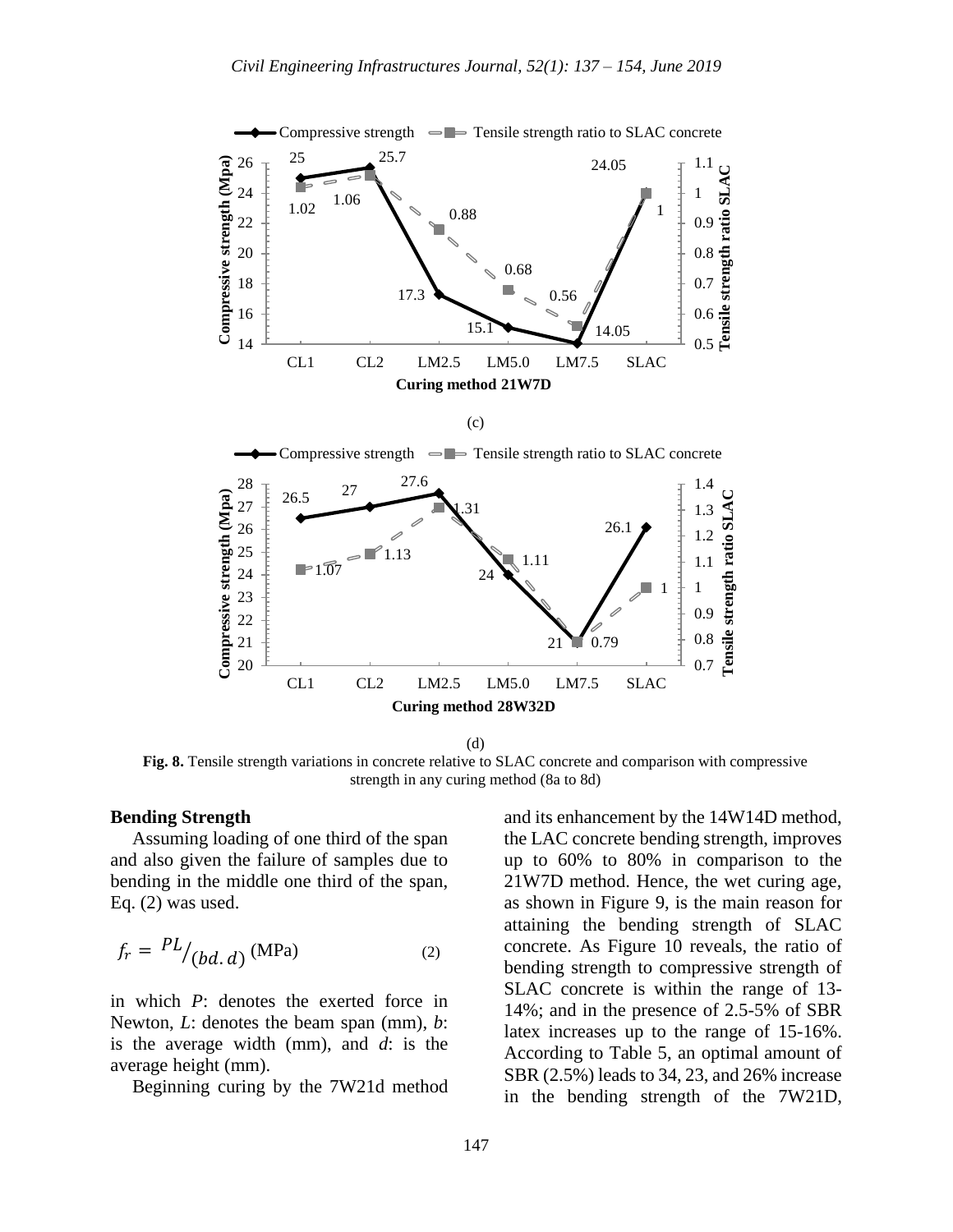14W14D, and 28W32D methods, respectively. Increase of SBR latex from 2.5% to 5%, not only reduces the compressive strength in all ranges, but also leads to a 24% increase in the bending strength corresponding to the 7W21D method. However, a triple presence of SBR latex in concrete that is with increase in viscosity and decrease in density of new the concrete cannot be compared with the cement matrix capacity and optimal performance of concrete. As seen in Figure 10, there is 1-5% improvement in the bending strength of CL concrete compared to SLAC concrete (in

terms of the ratio of bending strength to compressive strength).

This indicates the consistency among the aggregates and cement paste which is an important factor to achieve the tensile strength due to bending as the presence of polymer layer on the surface of light aggregates prevents locking between the aggregates and cement paste which, in turn, decreases the percentage of improving bending and tensile strength values (Figure 11). Generally, it might be stated that the concrete bending and shear strength values are largely a function of tensile strength.



**Fig. 9.** Latex SBR effect and type of curing on concrete flexural strength

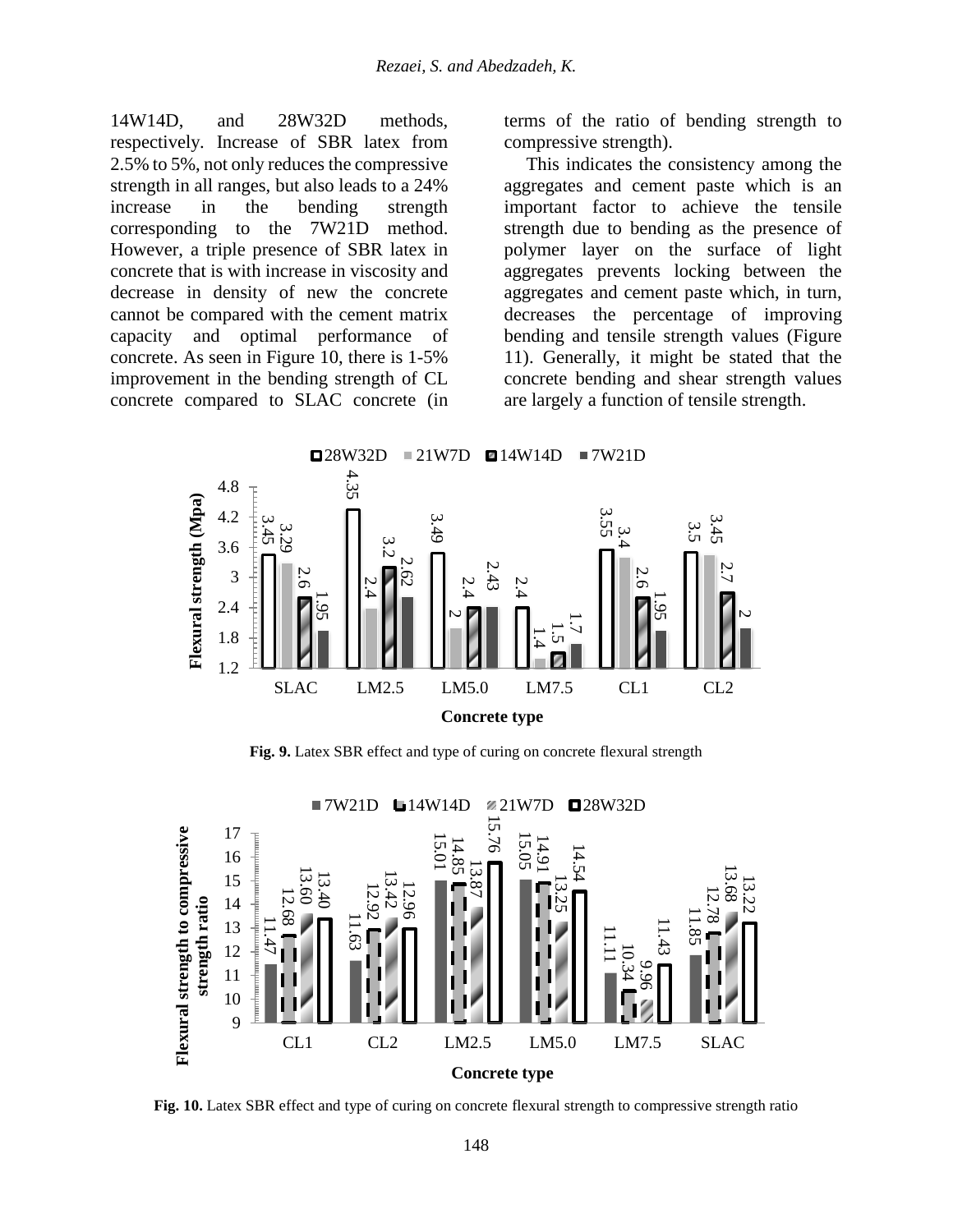

**Fig. 11.** Investigation of tensile and flexural strength of concrete SLAC, LM2.5, CL2

#### **Short-Term Permeability**

In this experiment, after the end of curing time, the samples were exposed to 110 ℃ temperature for 24 hours to be dried. After taking them out of the machine, their weights were specified and were soaked in water. After 30 minutes, they were taken out of water and after drying them with a cloth, their humid weights were measured. Relation 3 was used to determine the short-term (30 minutes) permeability:

$$
A = \frac{m - m_0}{m_0} \times 100
$$
 (3)

where *m*: is the water soaked sample weight in 30 minutes, and *m0*: represents the dried sample in the machine before being soaked in water.

Figure 12 also reveals that increasing the wet curing age not only reduces the inactive silicate of cement, but also causes the permeation of C-S-H gel in the light aggregates and thus, improves the permeability. The concrete permeation decreases with enhancing of curing method from the 7W21D method to the 28W32D method. By using the coated light aggregates in CL1 concrete, its permeability improves compared to SLAC concrete, which is within the range of 79% and 88%. Although the viscosity and density of cement solution are

more than those of the pure water. This permeability improvement of concrete by 73% due to the coated light aggregate permeability is proportional to the usual type. The main factor in permeability increase of light concrete is light aggregates and porosity. In CL2 concrete, the increase in permeability in CL1 concrete increased only by 3% which is not proportional with 59% permeability improvement of its light aggregates. Therefore, such issues as increase in the open pores compared to the closed ones, reduction in effective depth of light aggregate walls in the first polymer coated layer, etc. prevented the permeability reduction trend in CL2 concrete.

According to Figure 13, presence of different percentages of SBR latex (except for the 21W7D in LM7.5 concrete) leads to reduction of permeability in comparison to SLAC concrete.

Comparing variation in permeability percentage and the compressive strength of CL and LM concrete types utilizing each of the four curing methods in Figures 14a-14d, it is found that presence of latex not only causes a 6% improvement in the compressive strength, but also causes a 70-80% improvement in the permeability. However, in LM7.5 concrete, after release of cement particles from thick polymer film in the long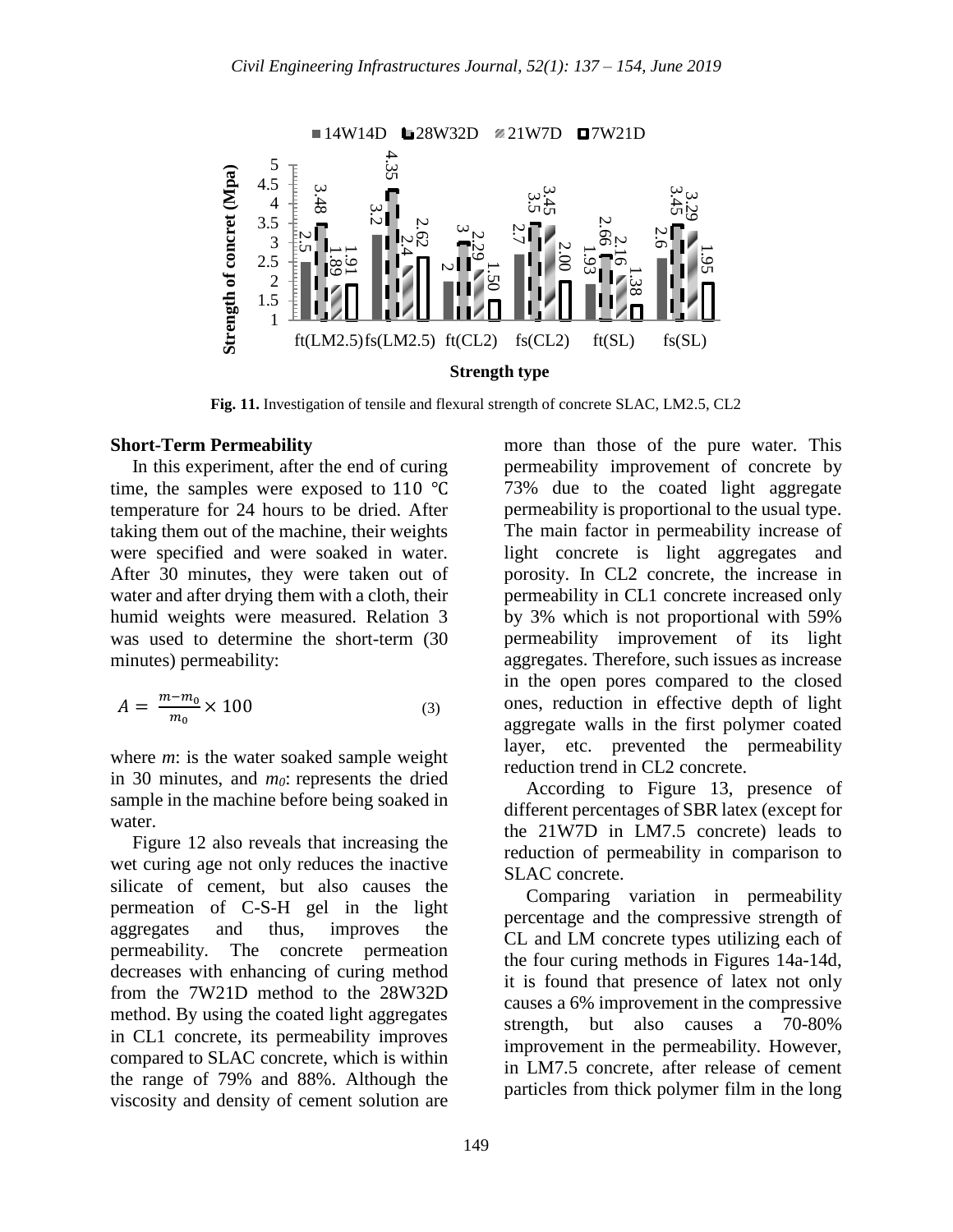run, the permeability in comparison to SLAC concrete still lies on the stability path. Thus, the direct presence of SBR latex in concrete plays its role in covering the surface pores of light aggregates, tiny pores of matrix, and

also inactive silicates of cement hydration. As a result, as the dry curing age increases, the LM concrete types act more effectively compared to CL concrete types in terms of decreasing permeability.



**Fig. 13.** Effect of latex direct SBR presence and age of dry curing in the rate of concrete permeability (SLAC, LM2.5, LM5.0, LM7.5)



(b)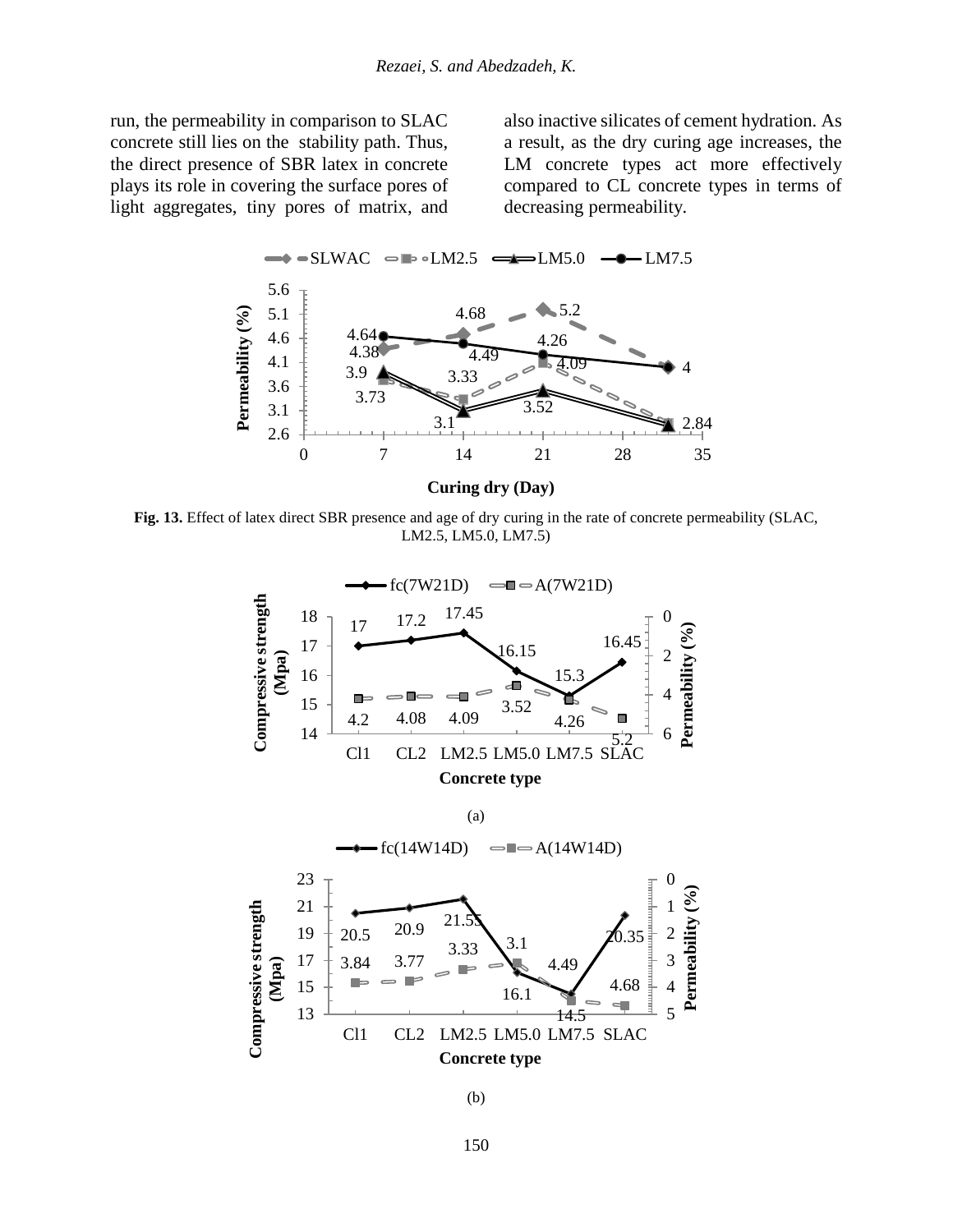

**Fig. 14.** Rate of change in permeability compared to compressive strength in each curing method (a to d)

### **CONCLUSIONS**

From the experiments it could be concluded that:

A) Coating light aggregates with SBR not only increases their specific weight by almost 2% percent, but also decreases the water absorption power of common aggregates from 11.8% to 8.7% and 4.8% in the onelayer and two-layer states.

B) The hydrophilic behavior of concrete with coated light aggregate is still similar to that of the ordinary concrete.

C) In CL concrete, simultaneous reduction in w/c, strengthening of connection band, increase of the physical strength and also durability of light aggregate concrete are not achieved with SBR latex use as those of LM concrete. The reason is that the SBR latex effect is achieved by passage of time and attaining a specific degree of cement hydration in the humid conditions and then formation and strengthening of the polymer film in dry conditions. This, in fact, indicates the role of polymer in the chemical process of cement hydration in LM concrete unlike CL concrete.

D) The tensile and bending tests showed an increase in the rupture path due to the aggregates as using the polymer membrane leads to creation of a new border area at the interface of cement matrix and aggregate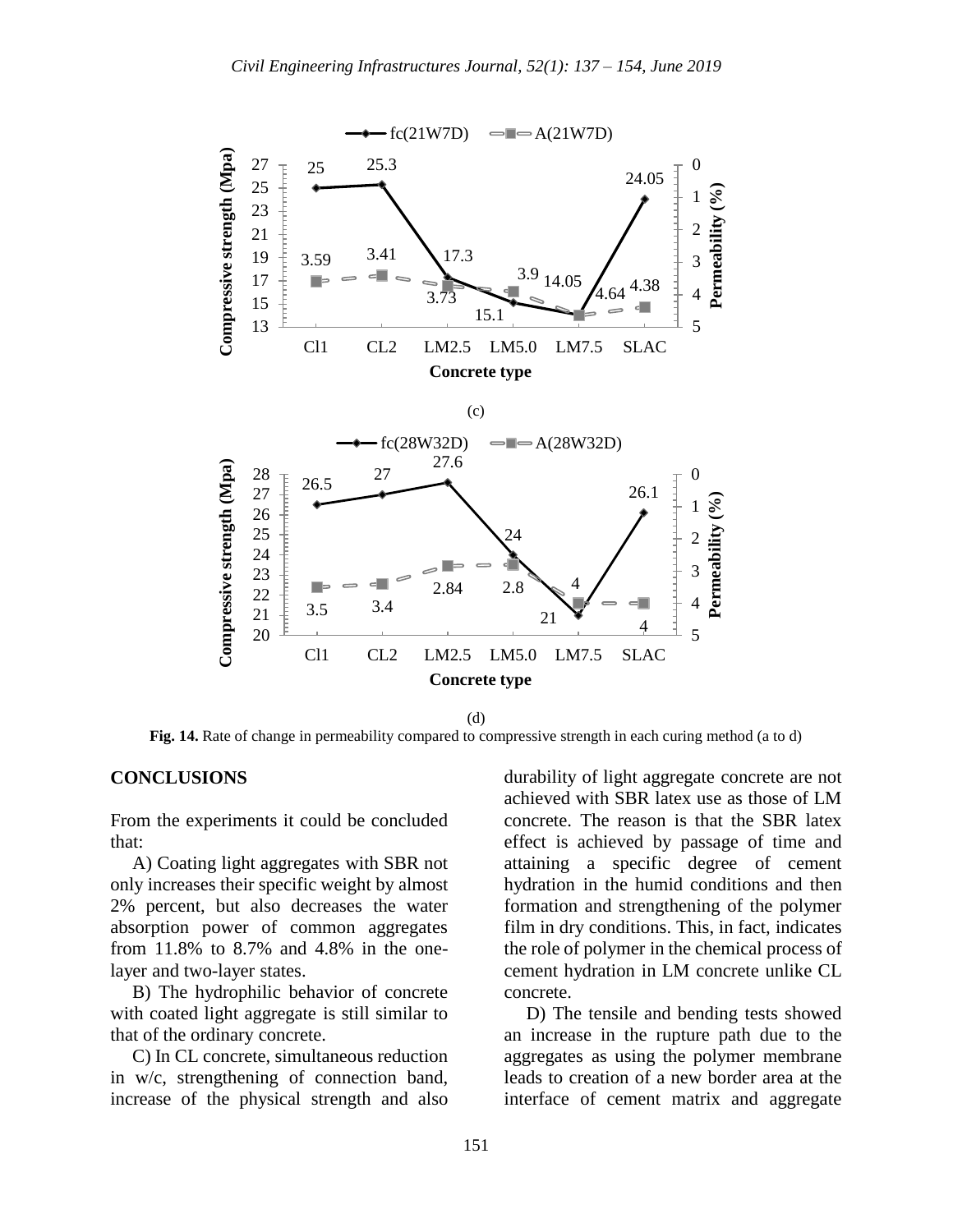surface. This, in turn, prevents permeation of cement paste into the pores and increases the light aggregates strength capacity. Thus, indirect presence of SBR latex cannot have constructive and positive effects on the cracks and pores as it does in the case of direct presence of the SBR latex state.

E) The ratio of polymer participation in the light aggregate concrete modification mechanism depends on factors such as the type of used cement, strength of the cement matrix, ratio of the solid particles to latex suspension liquid, type of the mix design, the method of latex presence in the mix design, age and curing method.

F) As the thickness of SBR latex hydrophobic layer in the cement and mineral materials increases, it becomes essential to increase the dry curing age and cement matrix strength just like increasing the cement strength using the silica additives to enhance the hydration process.

G) Direct use of SBR latex in concrete is more effective in increasing the tensile and strain strength values resulted from bending in comparison with increase in the compressive strength. Therefore, the optimal performance of SBR latex considering the related matrix capability is attained at 2.5% dosage which results into 7%, 23%, and 30% improvement in the compressive, bending, and tensile strength values along with 71% modification in the permeability rate at age of 60 days in SLAC concrete.

H) Adequate strength and permeability were achieved at age of 28 days in SLAC, LM, and CL concrete in the methods of 21W7D, 14W14D, and 21W7D, respectively. Hence, using SBR latex could be suitable for reducing the negative effects of defective curing of at site concrete.

I) Presence of SBR latex in both methods improved the permeability of light concrete. This reduction in permeability might be due to the hydrophobic effects of polymer film or its role in covering the pores.

J) Using two-layered coated light aggregate had not any remarkable effect on the reduction of light concrete permeability (like CL1 whose permeability improvement was 79-88% in comparison with SLAC concrete, while this index for CL2 concrete is only 3% in comparison with CL1 concrete). Therefore, such factors as increased number of open pores changed into the closed ones, reduction of effective depth of light aggregate pore walls in the first layer of polymer coating, etc. caused that the permeability reduction not continue with increase in the number of coated layers in CL2 concrete.

# **REFERENCES**

- ACI Committee 548.1. (2009). *Guide for the use of polymers in concrete*, American Concrete Institute, Detroit.
- ACI Committee 211.2. (2004). *Standard practice for selecting proportion for structural lightweight concrete*, American Concrete Institute, Detroit.
- Ardakani, A. and Yazdani, M. (2014). "The relation between particle density and static elastic moduli of lightweight expanded clay aggregates", *Applied Clay Science*, 93, 28-34.
- Assaad, J.J. (2018). "Development and use of polymer-modified cement for adhesive and repair applications", *Construction and Building Materials*, 163, 139-148.
- Assaad, J. and Daou, Y. (2017). "Behavior of structural polymer-modified concrete containing recycled aggregates", *Journal of Adhesion Science and Technology*, 31(8), 874-896.
- Assaad, J.J. and Issa, C.A. (2017). "Mixture optimisation of polymer-modified lightweight SCC", *Magazine of Concrete Research*, 69(14), 745-756.
- Bogas, J.A., Nogueira, R. and Almeida, N.G. (2014). "Influence of mineral additions and different compositional parameters on the shrinkage of structural expanded clay lightweight concrete", *Materials and Design*, (1980-2015), 56, 1039- 1048.
- Bogas, J.A., Gomes, M.G. and Real, S. (2015a). "Capillary absorption of structural lightweight aggregate concrete", *Materials and Structures*, 48(9), 2869-2883.
- Bogas, J.A., de Brito, J. and Figueiredo, J.M. (2015b). "Mechanical characterization of concrete produced with recycled lightweight expanded clay aggregate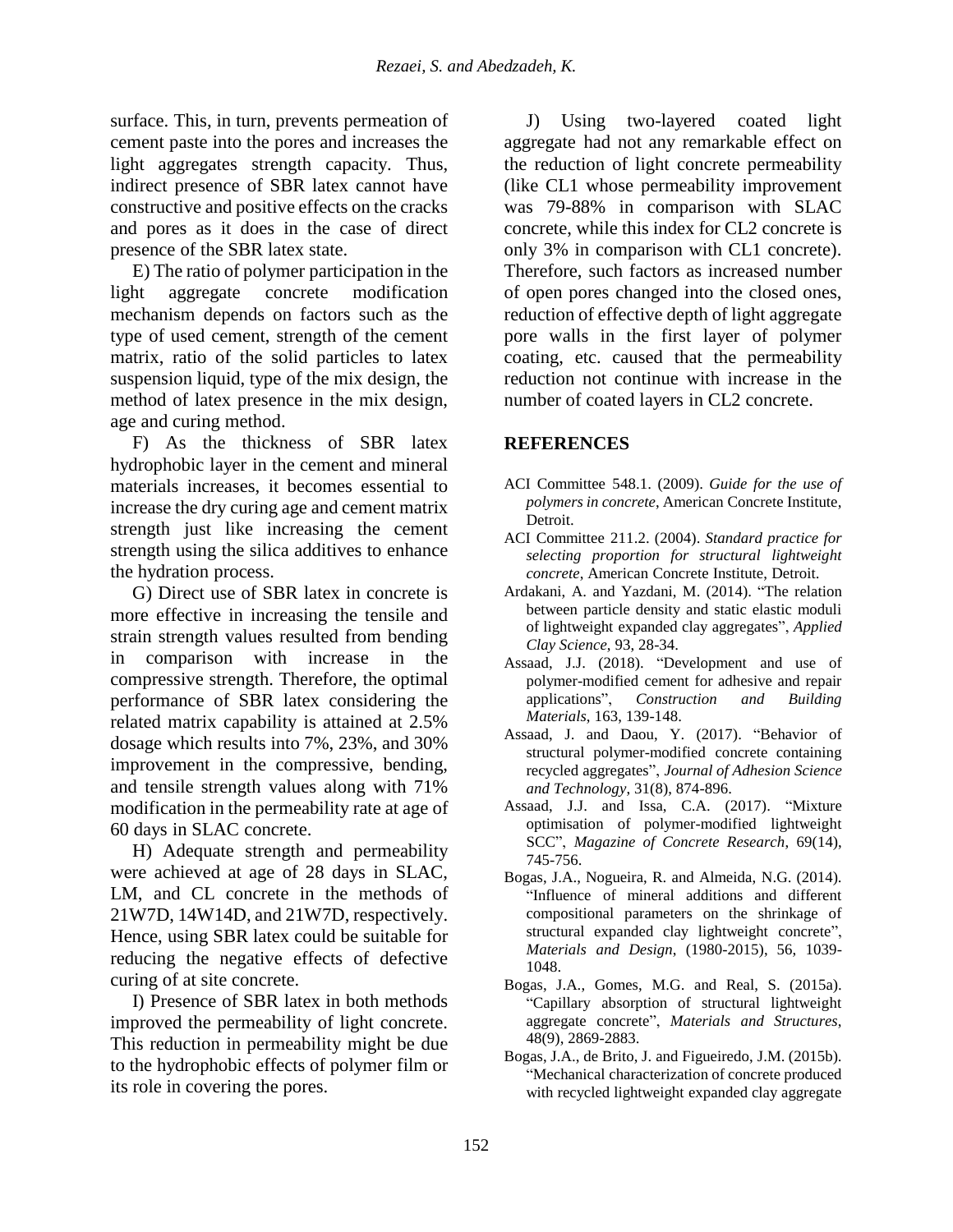concrete", *Journal of Cleaner Production*, 89, 187- 195.

- Doğan, M. and Bideci, A. (2016). "Effect of Styrene Butadiene Copolymer (SBR) admixture on high strength concrete", *Construction and Building Materials*, 112, 378-385.
- Eren, F., Gödek, E., Keskinateş, M., Tosun-Felekoğlu, K. and Felekoğlu, B. (2017). "Effects of latex modification on fresh state consistency, short term strength and long term transport properties of cement mortars", *Construction and Building Materials*, 133, 226-233.
- Ferrara, L., Cortesi, L. and Ligabue, O. (2015). "Internal curing of concrete with presaturated LWA: A preliminary investigation", *Special Publication*, 305, 12-1.
- Issa, C. A. and Assaad, J.J. (2017). "Stability and bond properties of polymer-modified self-consolidating concrete for repair applications", *Materials and Structures*, 50(1), 28.
- Lewis, W.J. and Lewis, G. (1990). "The influence of polymer latex modifiers on the properties of concrete", *Composites*, 21(6), 487-494.
- Martínez-García, C., González-Fonteboa, B., Martínez-Abella, F. and Carro-López, D. (2017). "Performance of mussel shell as aggregate in plain concrete", *Construction and Building Materials*, 139, 570-583.
- Miller, N.M. and Tehrani, F.M. (2017). "Mechanical properties of rubberized lightweight aggregate concrete", *Construction and Building Materials*, 147, 264-271.
- Mindess, S., Young, J.F. and Darwin, D. (1981). *Concrete*, Prentice-Hall. Englewood Cliffs, NJ, 481 P.
- Mo, K.H., Alengaram, U.J., Visintin, P., Goh, S.H. and Jumaat, M.Z. (2015). "Influence of lightweight aggregate on the bond properties of concrete with various strength grades", *Construction and Building Materials*, 84, 377-386.
- Mo, K.H., Alengaram, U.J. and Jumaat, M.Z. (2016). "Bond properties of lightweight concrete, A review", *Construction and Building Materials*, 112, 478-496.
- Mo, K.H., Goh, S.H., Alengaram, U.J., Visintin, P. and Jumaat, M.Z. (2017a). "Mechanical, toughness, bond and durability-related properties of lightweight concrete reinforced with steel fibres", *Materials and Structures*, 50(1), 46.
- Mo, K.H., Ling, T.C., Alengaram, U.J., Yap, S.P. and Yuen, C.W. (2017b). "Overview of supplementary cementitious materials usage in lightweight aggregate concrete", *Construction and Building Materials*, 139, 403-418.
- Muhammad, N.Z., Keyvanfar, A., Majid, M.Z.A., Shafaghat, A. and Mirza, J. (2015). "Waterproof

performance of concrete: A critical review on implemented approaches", *Construction and Building Materials*, 101, 80-90.

- Nair, H., Ozyildirim, C. and Sprinkel, M. (2016). "Use of lightweight concrete for reducing cracks in bridge decks (No. FHWA/VTRC 16-R14)", Virginia Transportation Research Council.
- Nováková, I. and Mikulica, K. (2016). "Properties of concrete with partial replacement of natural aggregate by recycled concrete aggregates from precast production", *Procedia Engineering*, 151, 360-367.
- Ohama, Y. (1995). *Handbook of polymer-modified concrete and mortars: Properties and process technology*, William Andrew.
- Pascal, S., Alliche, A. and Pilvin, P. (2004). "Mechanical behaviour of polymer modified mortars", *Materials Science and Engineering: A*, 380(1-2), 1-8.
- Ramli, M. and Tabassi, A.A. (2012). "Effects of polymer modification on the permeability of cement mortars under different curing conditions: A correlational study that includes pore distributions, water absorption and compressive strength", *Construction and Building Materials*, 28(1), 561-570.
- Ramli, M., Tabassi, A.A. and Hoe, K.W. (2013). "Porosity, pore structure and water absorption of polymer-modified mortars: An experimental study under different curing conditions", *Composites Part B: Engineering*, 55, 221-233.
- Real, S. and Bogas, J.A. (2017). "Oxygen permeability of structural lightweight aggregate concrete", *Construction and Building Materials*, 137, 21-34.
- Said, A.M., Quiroz, O.I., Hatchett, D.W. and ElGawady, M. (2016). "Latex-modified concrete overlays using waste paint", *Construction and Building Materials*, 123, 191-197.
- Chandra Berntsson, L. (2003). Lightweight aggregate concrete science, technology and applications.
- Sayadi, A.A., Tapia, J.V., Neitzert, T. R. and Clifton, G.C. (2016). "Effects of expanded polystyrene (EPS) particles on fire resistance, thermal conductivity and compressive strength of foamed concrete", *Construction and Building Materials*, 112, 716-724.
- Shafigh, P., Ghafari, H., Mahmud, H.B. and Jumaat, M.Z. (2014). "A comparison study of the mechanical properties and drying shrinkage of oil palm shell and expanded clay lightweight aggregate concretes", *Materials and Design*, 60, 320-327.
- Shafigh, P., Jumaat, M.Z., Mahmud, H.B. and Alengaram, U.J. (2013). "Oil palm shell lightweight concrete containing high volume ground granulated blast furnace slag",